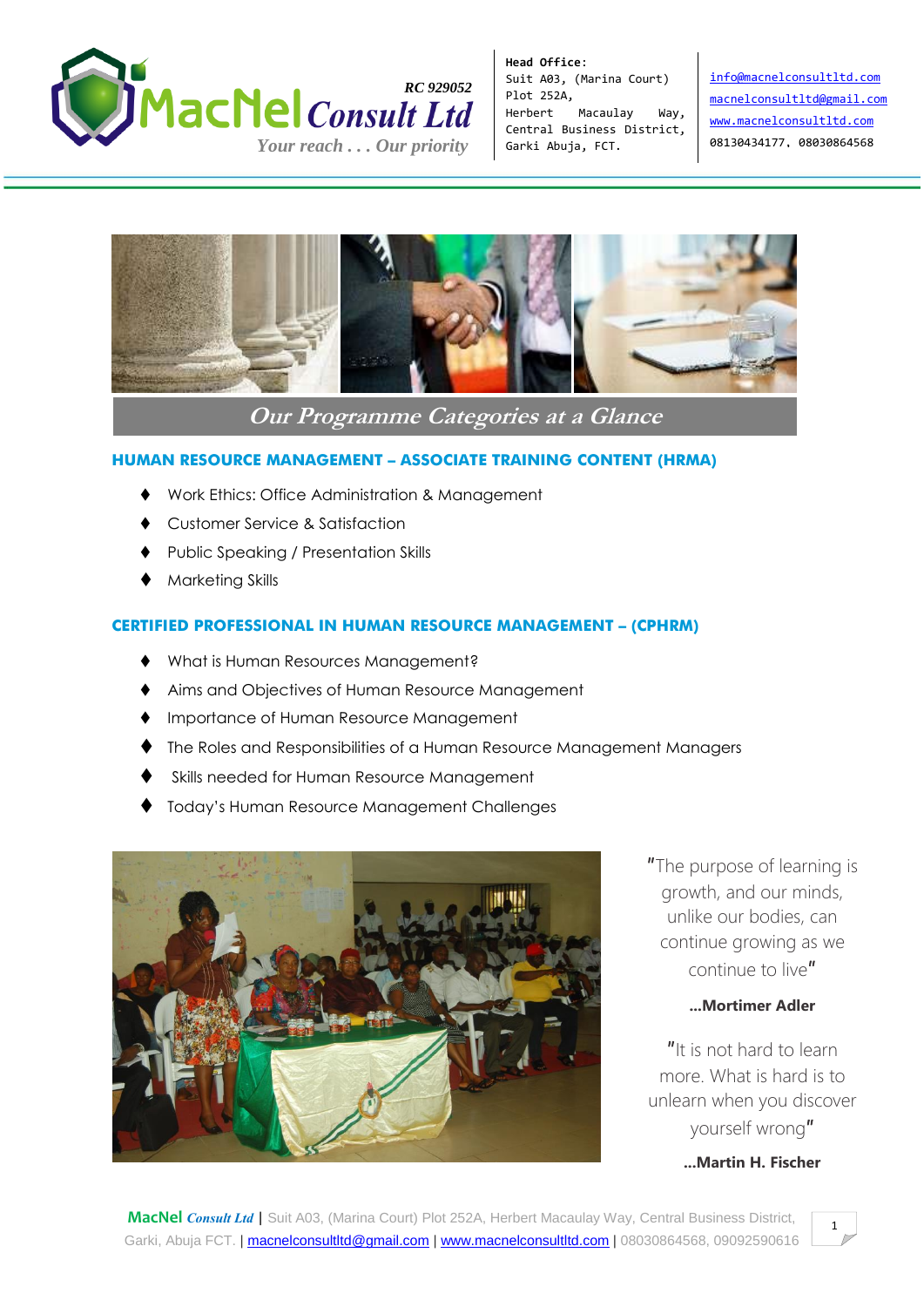#### **MANAGEMENT DEVELOPMENT**

- ◆ Developing Leadership Competencies
- Critical Thinking: Tools for Problem Solving and Decision Making
- Building and Developing Productive People
- Taking on Greater Responsibilities: Becoming a more Effective Supervisor Essential Management Skills

## **HUMAN CAPITAL MANAGEMENT**

- Performance Management for Managers & Supervisors
- ◆ Developing HR Policies and Auditing Procedures
- **Managing the HR Function**
- ◆ Managing the Learning & Development Function
- ◆ Integrated Talent Management
- $\blacklozenge$  Talent Acquisition Strategy
- $\blacklozenge$  Introduction to Compensation and Benefit
- ◆ Competency Based HR Management
- Designing and Implementing Compensation & Benefit
- ♦ HR Business Partner
- ◆ HR Metrics & Analytics
- Competency-Based Interviewing Skills
- Developing And Implementing Strategic HRM Plans: The Value Of Planning



″The illiterate of the 21st century will not be those who cannot read and write. but those who cannot learn, unlearn, and relearn″

# **...Alvin Toffler**

″Practice is the hardest part of learning, and training is the essence of transformation″

**...Ann Voskamp**

″The art of teaching is the art of assisting discovery″ **...Mark Van Doren**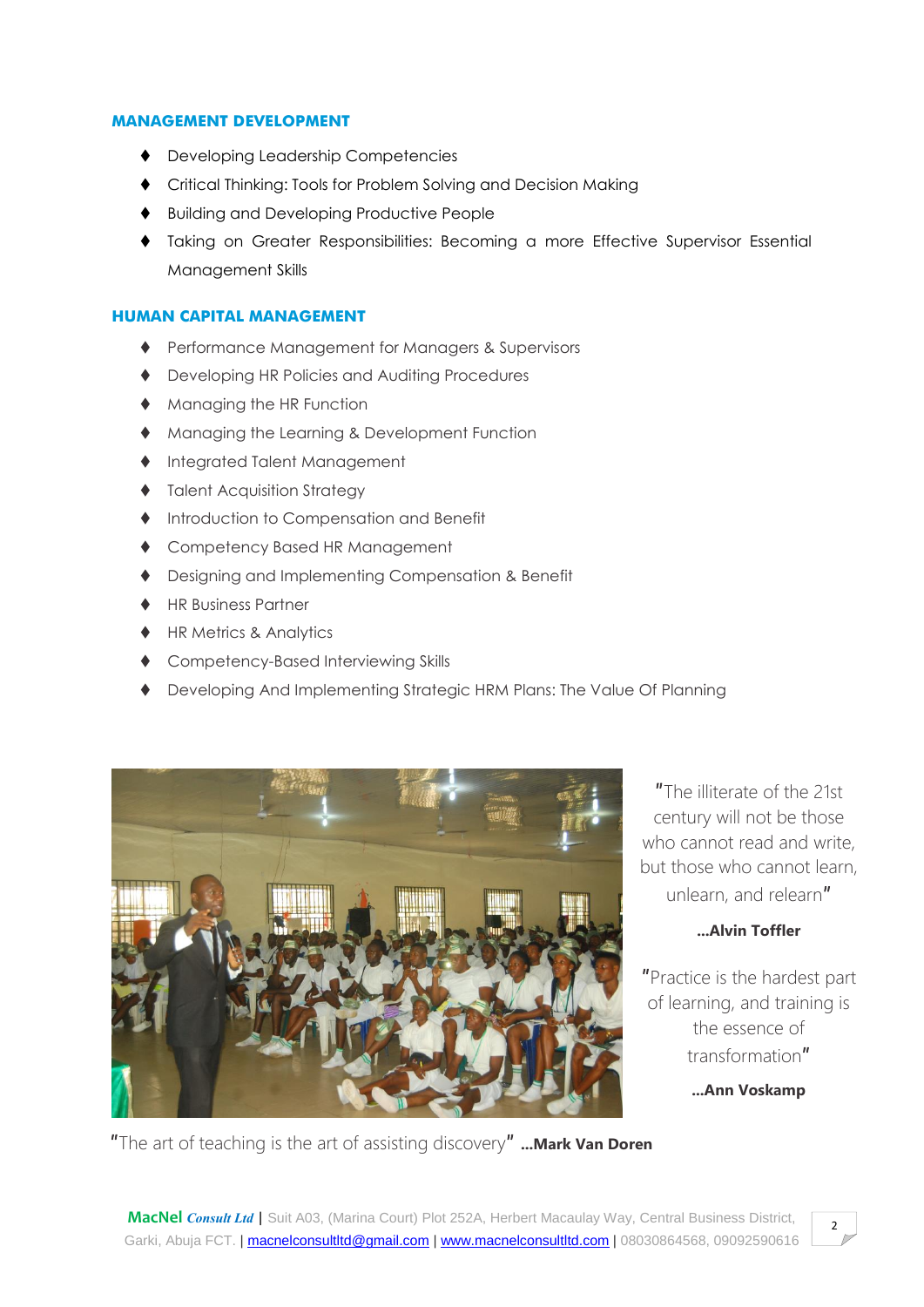

## **CORPORATE STRATEGY**

- Business Process Mapping and Improvement
- Building and Sustaining Strategy for Competitive Advantage
- ◆ Execution: Key to Strategy Success
- ◆ Strategic Management

## **SALES AND CUSTOMER RELATIONSHIP MANAGEMENT**

- ♦ Planning and Executing Marketing & Sales Strategies
- Executive Negotiation Workshop: Bargaining for Advantage
- Customer Relationship Management: A Digital Approach
- ◆ Delivering Superior Customer Service
- ◆ Social Media: From Engagement to Business Value
- ◆ Strategic Account Management
- Developing Contact Centre Skills

## **CORPORATE STRATEGY**

- Business Process Mapping and Improvement
- Building and Sustaining Strategy for Competitive Advantage
- ◆ Execution: Key to Strategy Success
- Strategic Management



″ Learning is a treasure that will follow its owner everywhere″

# **...Chinese Proverb**

″ Knowing is not enough; we must apply. Willing is not enough we must do″

# **...Goethe**

**MacNel** *Consult Ltd* | Suit A03, (Marina Court) Plot 252A, Herbert Macaulay Way, Central Business District, Garki, Abuja FCT. [| macnelconsultltd@gmail.com](mailto:macnelconsultltd@gmail.com) | [www.macnelconsultltd.com](http://www.macnelconsultltd.com/) | 08030864568, 09092590616